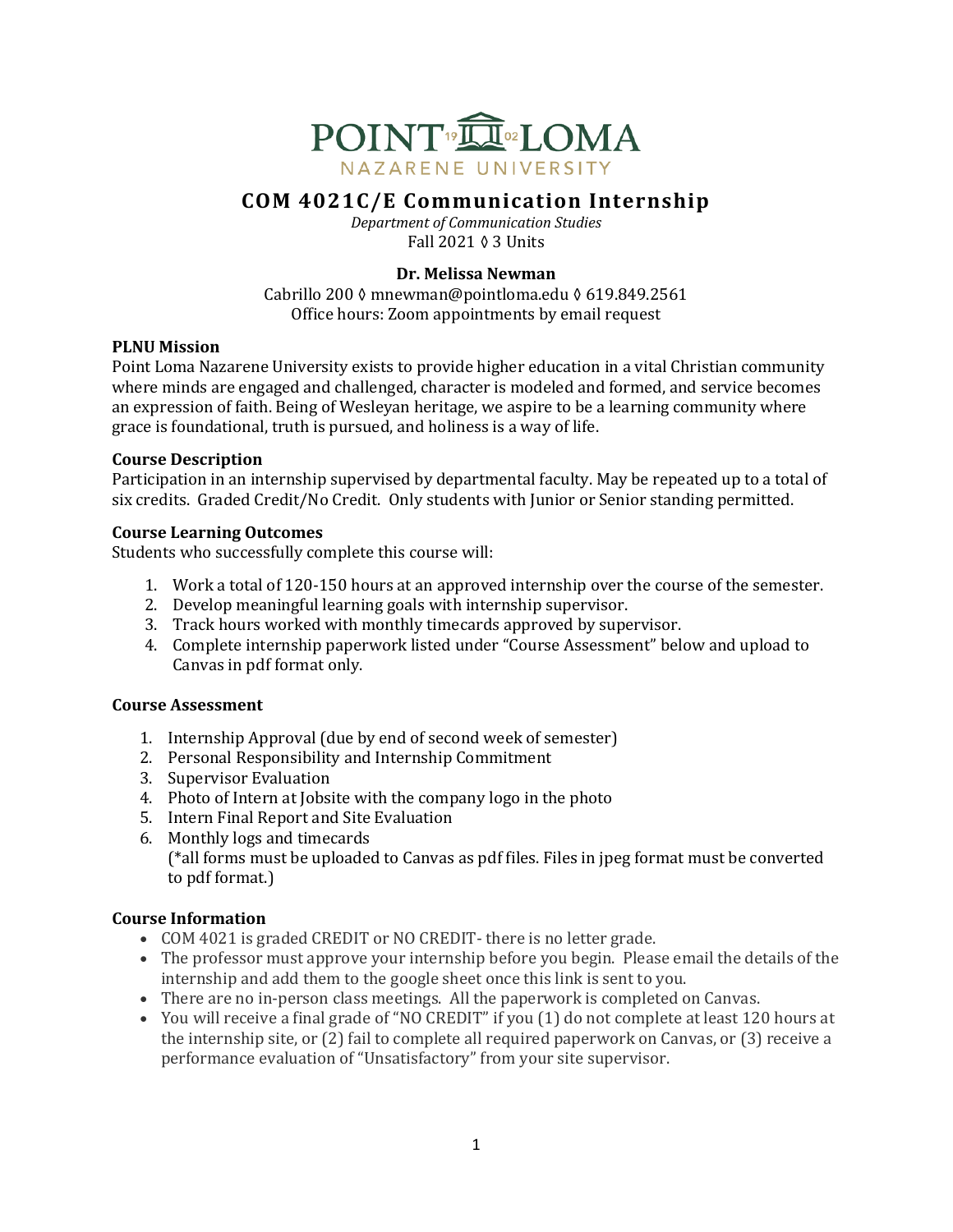- You must register and pay for COM 4021 in the semester in which you carry out your intern responsibilities. COM 4021 is offered (in most years) in the FALL, SPRING, SUMMER I, and SUMMER II sessions. In 2021, the university offered a Spring Mini in place of Summer II.
- Internships done out of state must be approved by the Office of Assessment and Institutional Effectiveness. If the internship is outside of California, students must register for section "E" and all California-based internships are in the "C" section.
- COM 4021 Internship is always a 3-unit course--you cannot get credit for only 1 or 2 units.
- You must complete a minimum of 120 documented hours at the internship site (this does NOT include travel time) and complete all required paperwork listed in the posted in Canvas.
- Your site supervisor will be required to confirm your internship, approve your Monthly Log/Timecard and do a final evaluation. It is your responsibility to remind them to submit the required materials so you can earn credit.
- Timecards must be signed by your site supervisor. A typed name will not be accepted.
- If your paperwork is incomplete at the conclusion of the semester, a NC (no credit) grade will be awarded.
- This syllabus serves as the contract between the students and professor. Your continued enrollment in the course serves as agreement to abide by the policies and information set forth here within.

| <b>Date</b>  | <b>Agenda</b>                      | Due in Canvas                     |
|--------------|------------------------------------|-----------------------------------|
| Week of      | Secure internship by 9/13. Email   | Sept 10                           |
| August 30    | Dr. Newman with plan and any       |                                   |
|              | questions.                         |                                   |
| Week of      | Submit Initial Paperwork to Canvas | Sept 17                           |
| September 6  | <b>Approval Form</b>               | Complete Bi-Weekly Log and Time   |
|              | <b>Commitment Form</b>             | Card                              |
|              |                                    |                                   |
|              | Fill out Google Sheet with         |                                   |
|              | Internship Info                    |                                   |
|              |                                    |                                   |
| Week of      | Work internship hours              | Complete Log and Time Card        |
| September 13 |                                    |                                   |
| Week of      | Work internship hours              | Complete Log and Time Card        |
| September 20 |                                    |                                   |
|              |                                    |                                   |
| Week of      | Work internship hours              | Complete Log and Time Card        |
| September 27 |                                    |                                   |
| Week of      | Work internship hours              | Complete Log and Time Card        |
| October 4    |                                    |                                   |
|              |                                    | Submit Signed Time Card 10/1/21   |
|              |                                    |                                   |
| Week of      | Work internship hours              | Complete Log and Time Card        |
| October 11   |                                    |                                   |
|              |                                    | Submit Photo of Intern at Jobsite |
|              |                                    | with Company Logo in the Picture  |
|              |                                    |                                   |

# **General Course Schedule**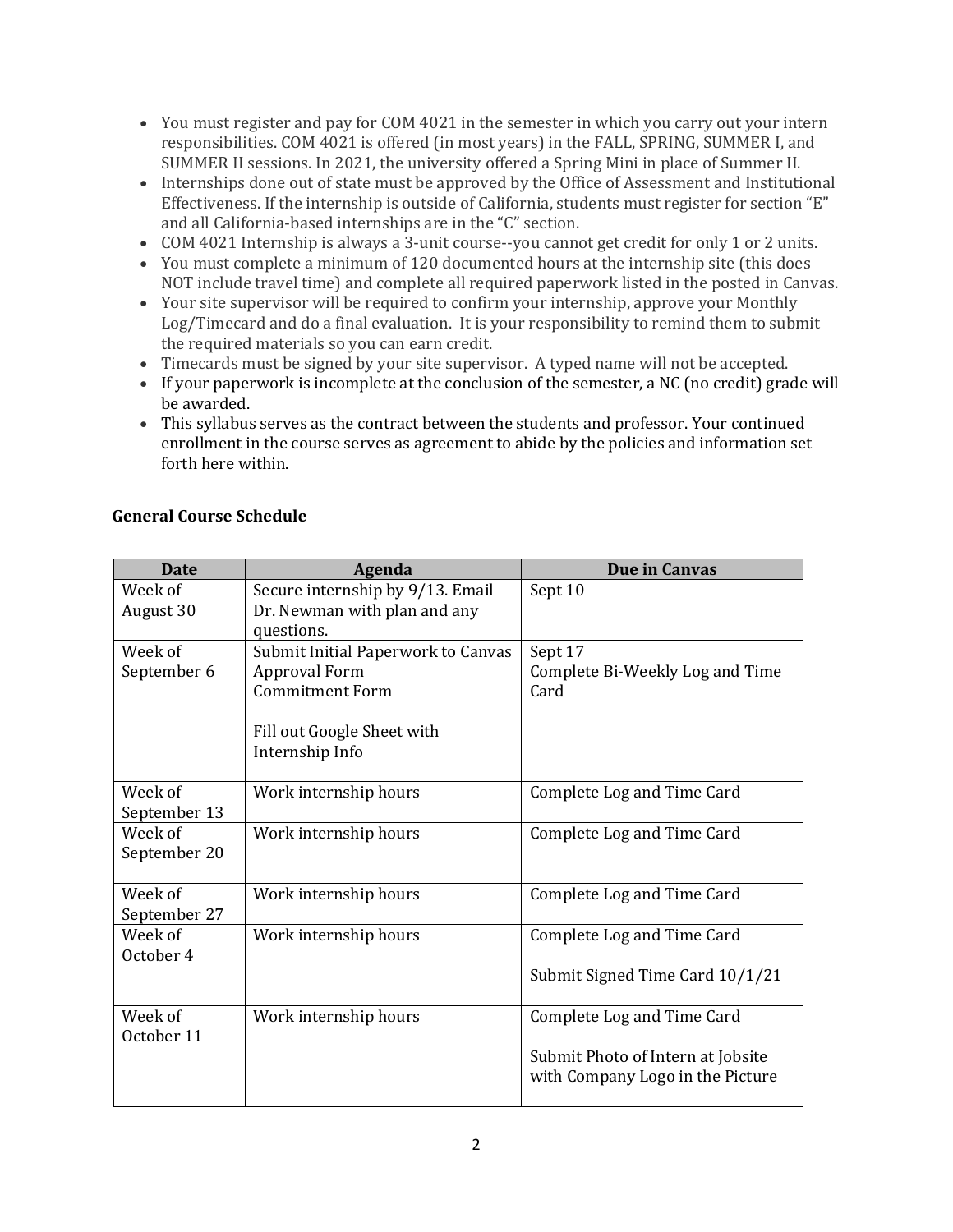| Week of<br>October 18  | **Halfway point in semester.<br>You should have at least 60<br>hours by this point. If you're<br>having difficulties in your<br>internship or not getting enough<br>hours contact Dr. Newman ASAP. | Complete Log and Time Card                                                                                                                                                                                     |
|------------------------|----------------------------------------------------------------------------------------------------------------------------------------------------------------------------------------------------|----------------------------------------------------------------------------------------------------------------------------------------------------------------------------------------------------------------|
| Week of<br>October 25  | Work internship hours                                                                                                                                                                              | Complete Log and Time Card                                                                                                                                                                                     |
| Week of<br>November 1  | Work internship hours                                                                                                                                                                              | Submit Signed Time Card 11/1/21                                                                                                                                                                                |
| Week of<br>November 8  | Work internship hours                                                                                                                                                                              | Complete Log and Time Card                                                                                                                                                                                     |
| Week of<br>November 15 | Work internship hours                                                                                                                                                                              | Complete Log and Time Card                                                                                                                                                                                     |
| Week of<br>November 22 | Work internship hours                                                                                                                                                                              | Complete Log and Time Card                                                                                                                                                                                     |
| Week of<br>November 29 | Work internship hours                                                                                                                                                                              | Complete Log and Time Card                                                                                                                                                                                     |
| Week of<br>December 6  | Finish working internship hours<br>Upload final documents to Canvas                                                                                                                                | Complete Log and Time Card<br>Submit:<br>(1) Supervisor Evaluation (Prof<br>sends this to supervisor directly)<br>(2) Intern Final Report and Site<br>Evaluation<br>(3) Final Time Cards & Logs<br>Due Dec 9th |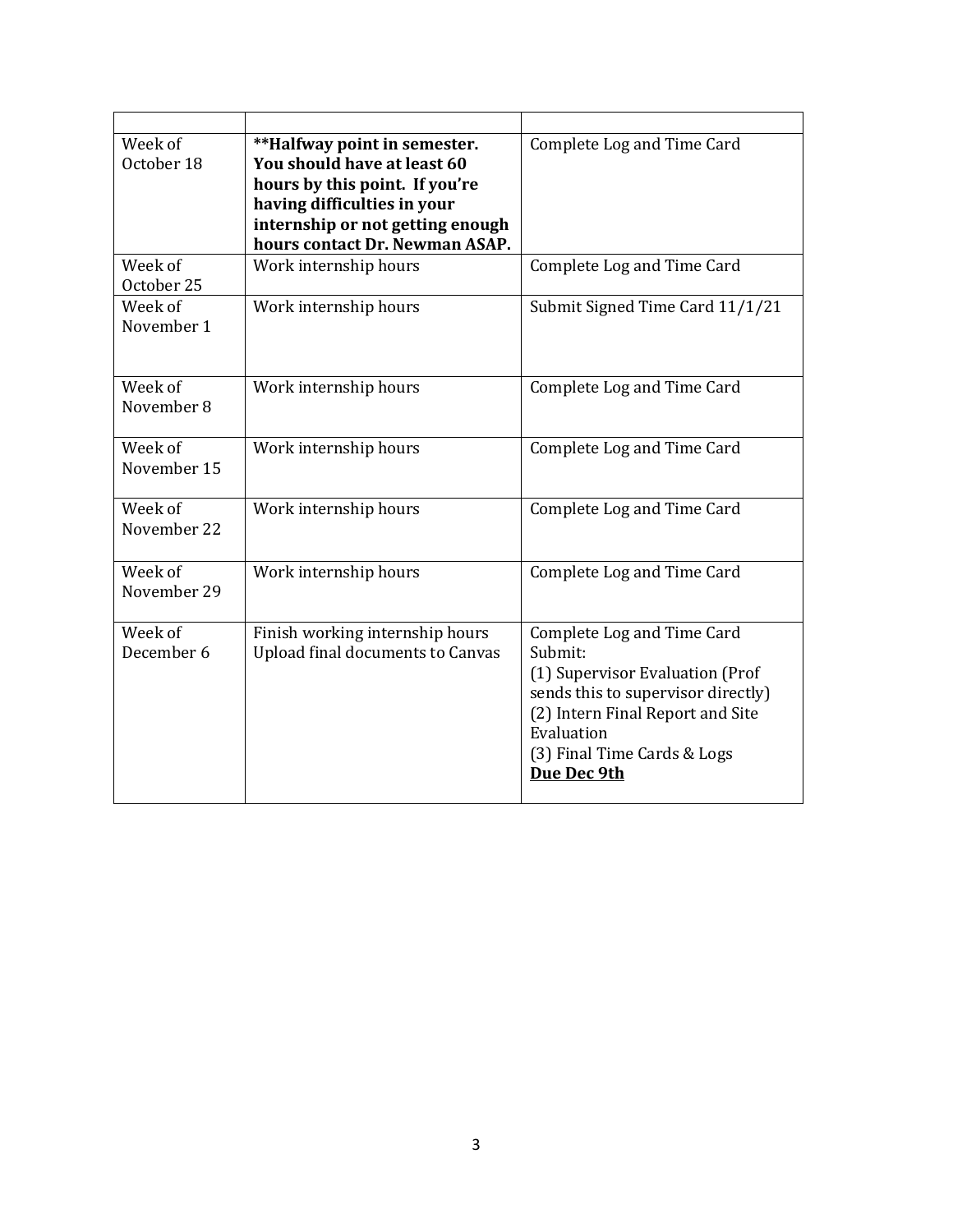## **University Notifications**

#### COURSE CREDIT HOUR INFORMATION

In the interest of providing sufficient time to accomplish the stated Course Learning Outcomes, this class meets the PLNU credit hour policy for a 3 unit class delivered over 15 weeks. It is anticipated that students will spend a minimum of 37.5 participation hours per credit hour on their coursework. For this course, students will spend an estimated 112.5 total hours meeting the course learning outcomes. The time estimations are provided in the Canvas modules.

### STATE AUTHORIZATION

State authorization is a formal determination by a state that Point Loma Nazarene University is approved to conduct activities regulated by that state. In certain states outside California, Point Loma Nazarene University is not authorized to enroll online (distance education) students. If a student moves to another state after admission to the program and/or enrollment in an online course, continuation within the program and/or course will depend on whether Point Loma Nazarene University is authorized to offer distance education courses in that state. It is the student's responsibility to notify the institution of any change in his or her physical location. Refer to the map on State Authorization to view which states allow online (distance education) outside of California.

#### INCOMPLETES

Incompletes will only be assigned in extremely unusual circumstances.

# PLNU COPYRIGHT POLICY

Point Loma Nazarene University, as a non-profit educational institution, is entitled by law to use materials protected by the US Copyright Act for classroom education. Any use of those materials outside the class may violate the law.

# PLNU ACADEMIC HONESTY POLICY

Students should demonstrate academic honesty by doing original work and by giving appropriate credit to the ideas of others. Academic dishonesty is the act of presenting information, ideas, and/or concepts as one's own when in reality they are the results of another person's creativity and effort. A faculty member who believes a situation involving academic dishonesty has been detected may assign a failing grade for that assignment or examination, or, depending on the seriousness of the offense, for the course. Faculty should follow and students may appeal using the procedure in the university Catalog. See Academic Policies for definitions of kinds of academic dishonesty and for further policy information.

#### PLNU ACADEMIC ACCOMMODATIONS POLICY

PLNU is committed to providing equal opportunity for participation in all its programs, services, and activities. Students with disabilities may request course-related accommodations by contacting the Educational Access Center (EAC), located in the Bond Academic Center (EAC@pointloma.edu or 619-849-2486). Once a student's eligibility for an accommodation has been determined, the EAC will issue an academic accommodation plan ("AP") to all faculty who teach courses in which the student is enrolled each semester.

PLNU highly recommends that students speak with their professors during the first two weeks of each semester/term about the implementation of their AP in that particular course and/or if they do not wish to utilize some or all of the elements of their AP in that course.